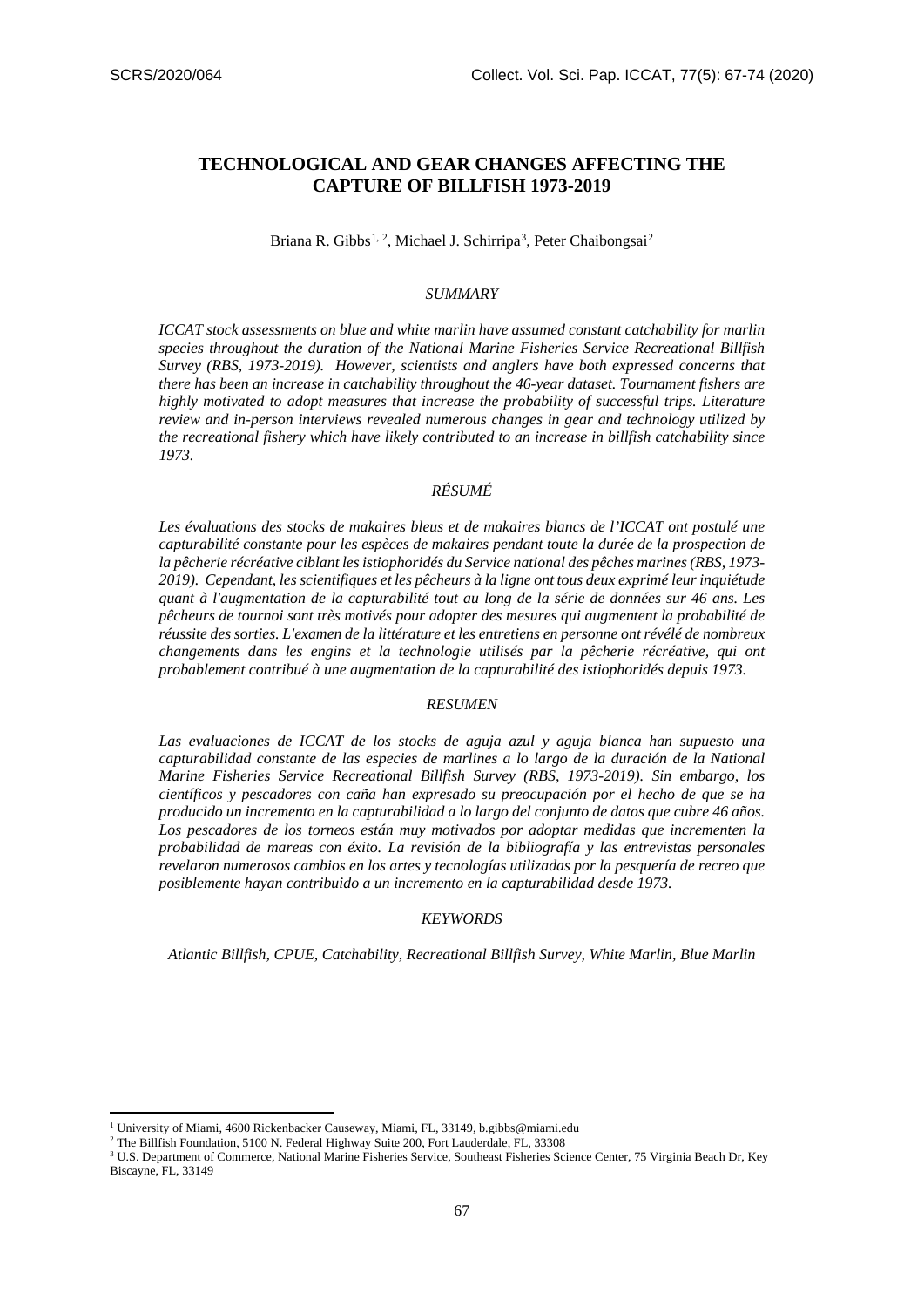## **1.Introduction**

The National Marine Fisheries Service, a part of the National Oceanic and Atmospheric Administration, has been conducting the Atlantic Recreational Billfish Survey (RBS) since the early 1970s (Ortiz and Brown, 2002). The goal of the RBS is to monitor billfish behavior and encounter rates in order to estimate the abundance of billfish in the Atlantic. Billfish species include marlin, sailfish, and spearfish. In the Atlantic, billfish are managed by both the U.S. Secretary of Commerce as well as the International Commission for the Conservation of Atlantic Tuna (ICCAT). Billfish management mirrors that of other highly migratory fish species: through models which use estimates of catch per unit effort (CPUE) to determine catch limits. The recreational data billfish fishery is monitored using data collected at tournaments throughout the year, with some effort to quantify catch outside of tournaments (Goodyear and Prince, 2003). The inclusion of tournament data instead of estimates of catch outside of tournaments is largely due to the time parameter associated with calculation of CPUE. Tournament data have reliable time estimates, in addition to the number of boats on the water for the duration of each tournament, while estimates of catch outside of tournaments are inexact. The data collected from these tournaments is relatively limited including only number of each species taken and number released (Lent 1998, Venizelos, 2019). For better CPUE estimates, it would be helpful for the RBS to account for time on the water, fate of billfish, and morphometric characteristics (Browder and Prince 1988; Ortiz and Farber, 2001; Diaz *et al.,* 2007)

As a measure of abundance CPUE is related to the population size by the catchability coefficient (*q*) with units defined by the way catch (C) and effort (E) are measured. Catch may be actual removals (brought back to port) or include fish released, so long as the method does not change the proportion of the population represented for a unit of effort during a time series. For the RBS, catch refers to the sum which transitioned from mostly retained to mostly released during the time series (Goodyear et al., 2003). In addition to changes in population size, CPUE can change because of changes in catchability over time. Reasons can include such things as an improved ability to locate fish due to new technologies which increases the ease of fish capture, or an increased ability to spend time on the water which increases the probability of encountering fish, etc. Accurate CPUE estimation not only improves management of the species, but it allows for better understanding of population changes over the course of data collection. Accounting for any changes in catchability over time will improve stock assessment methods, conversely, not allowing for time-varying catchability could produce biased estimates (Wilberg and Bence, 2006). In the case of Atlantic billfish, retained recreational catch makes up very low percentages of the overall take from Atlantic populations.

In recent stock assessments of both blue and white marlin conducted by the ICCAT in 2018 and 2019 respectively, the assumption for the use of CPUE as an indicator of abundance of CPUE was that catchability has remained constant over the entire course of recreational marlin fishing (Anonymous, 2019). Numerous scientists and papers believe this to be an inaccurate assumption (McCluskey and Lewison, 2008; Eigaard, *et al.,* 2014; Schirripa, 2019; Forrestal, 2019). Billfish angling, similar to other fisheries, has expanded over the course of the RBS, and as such, the changes in technology and gear which improve catchability must be documented for the correct assessment of billfish populations, in addition to fully understanding the impacts of both commercial and recreational fishing. This report begins to describe the technological and gear changes in the recreational fishery that may have contributed to an increase in catchability in billfish recreational angling.

#### **2. Materials and methods**

In order to establish the key elements that had the greatest impact on the fishery, multiple opportunistic data sources were utilized. The first step in this timeline was an extensive literature review searching for key terms with respect to gear and technology utilized by recreational billfish anglers. In addition to a literature review, online research was conducted for information that was unlikely to be found in journals such as: the estimated dates for the popularization of various pieces of technology, including the internet or smart phones. Finally, in-person and phone interviews were conducted of: captains, fisheries scientists, industry professionals, and tournament directors to confirm which pieces of technology and gear were the most important for the fishery throughout the course of the timeline.

## **3. Results**

The changes in tools used by recreational anglers fall into two separate categories: technology and gear. In this paper, technology is used to describe any instrument which is chiefly electronic in its form and function, whereas gear refers to the parts of angling which are mainly mechanical in form and function.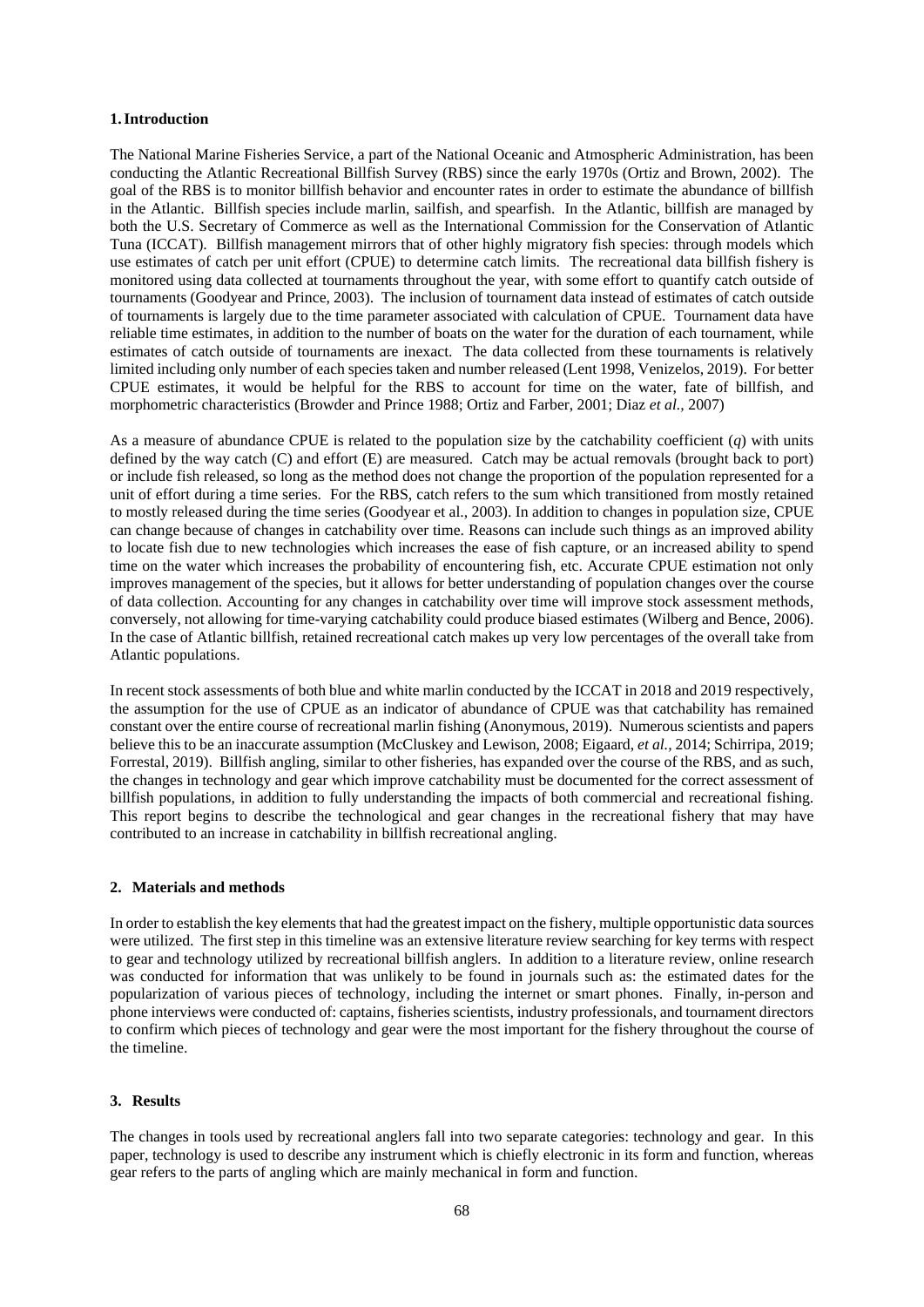## *3.1 Technology changes throughout the RBS*

The RBS began in 1973, so this report of technology that has changed recreational billfish catch begins that year as well. With this arbitrary start date, some key technology was already available to anglers including VHF radios as well as Loran-A technology for navigation. Technologies which have been highlighted as most important have fallen under three main categories: communication, navigation, and ability to locate fish within the water column.

VHF radios serve the purpose of allowing for communication between anglers - communication has proved a key part of recreational billfish angling, and has been highlighted as one of the most important pieces of technology that has changed over time by personal communications with active members of the fishery (Bowden, 2019; Navarro, 2019; Dunn, 2020; DiGiulian, 2020). The invention of the internet allowed for improved The invention of the internet allowed for improved communications and access to new information: be it media, news, or applications for the reporting of billfish capture. 1989 marked the invention of the Internet, and from there it grew quickly in its utility and popularity (Pew Research Center, 2014). Though the world wide web was in its infancy in the 1990s, by the early to mid-2000s the internet was extremely popular among anglers. Communication, weather updates, and sea conditions could all be accessed from an angler's home. Another piece of technology that has been claimed by one captain as the most important development in billfish angling since he started fishing almost 40 years ago was the smartphone. According to the Pew Research Center, by 2013, ~50% of adults had smartphones. The utility of a smartphone to an angler is the access to both communication and navigation functions while being on the water. Through access to the internet on the water, anglers can see in real-time the changes in weather or oceanographic conditions, both of which may have an effect on billfish behavior. In addition, having reliable navigation though a smartphone decreases the number of tools necessary to be out angling.

Loran-A stands for Long Range Navigation, and the technology was originally developed for the U.S. military. Loran-A became popular among fishermen in the 1970s due to its relatively inexpensive nature and it allowed for better navigation. Loran technology works by using charts with lattice lines on them, which detail the lines of sound generated by transmitters from shore. One of the shortcomings of Loran technology, is that it only allows for location accuracy within hundreds of feet. Navigation is another aspect of the fishery that has proved important throughout the course of this timeline. Loran-A became somewhat obsolete in the 1980s as Loran-C became a more important piece of navigational equipment. The 2000s brought Global Positioning Systems (GPS) as a form of navigational aid, one more precise than Loran technology. GPS receives information from GNSS satellites and calculates the device's geographical location, which allowed anglers to return to the same fishing spot, time and again. Finding the same spot where fish are biting days in a row allows for increased ease of billfish catch, something which dramatically affects catchability. Maps with improved details on the ocean floor allow for better knowledge of seafloor features, could increase the catchability of billfish species off the U.S. Atlantic coast. One example of this product is the Garmin product called High-Resolution Relief Shading Coverage, which shows significant detail about the ocean floor surrounding the U.S. East Coast and Gulf of Mexico offshore.

Fish finding technology has also changed significantly over the course of this timeline. The first acoustic detection of fish occurred in 1929, and throughout the 1970s and 1980s, acoustic technology, including SONAR (sound navigation ranging), was evaluated for the limitations of fish detection (Simmons and MacLennan, 2005). The most basic fish finders used two frequencies, 50 and 200 kHz, which limited what the angler could "see" in the water column and at depth (Simmons and MacLennan, 2005; Dunn, 2020). These early acoustic devices used paper to show what was occurring at depth, which changed when LCD (liquid crystal display) screens were popularized. LCD screens were monochrome sonars that introduced more detail into the observation of the ocean and fish beneath an angler's boat. Color was introduced to sonars in the last 15 years, after the use of monochrome systems, which allowed for easier differentiation between biomass and seafloor. Most recreational anglers have utilized this system today. In the last eight to nine years, CHIRP (compressed high intensity radar pulse) sonar has been introduced which uses a range of frequencies to look for fish in the water column. CHIRP sonar has a better target signal than that of the commonly used sonars today, which could impact catchability in the future.

Education about billfish behavior has been listed as an important aspect of billfish angling. An interviewed captain suggested that educational groups such as The Billfish Foundation and having access to more information allows for anglers to be more effective at capturing the billfish (DiGiulian, 2020). If the behavior of the species is known, it allows anglers to select a style of fishing that matches the behavior of the fish in the region. For example, kite fishing is popular among anglers south of Jupiter, FL, while trolling is the main method of fishing north of Jupiter. This has to do with the behavior of billfish: north of Jupiter they are foraging, while south of Jupiter they are migrating (DiGiulian, 2020).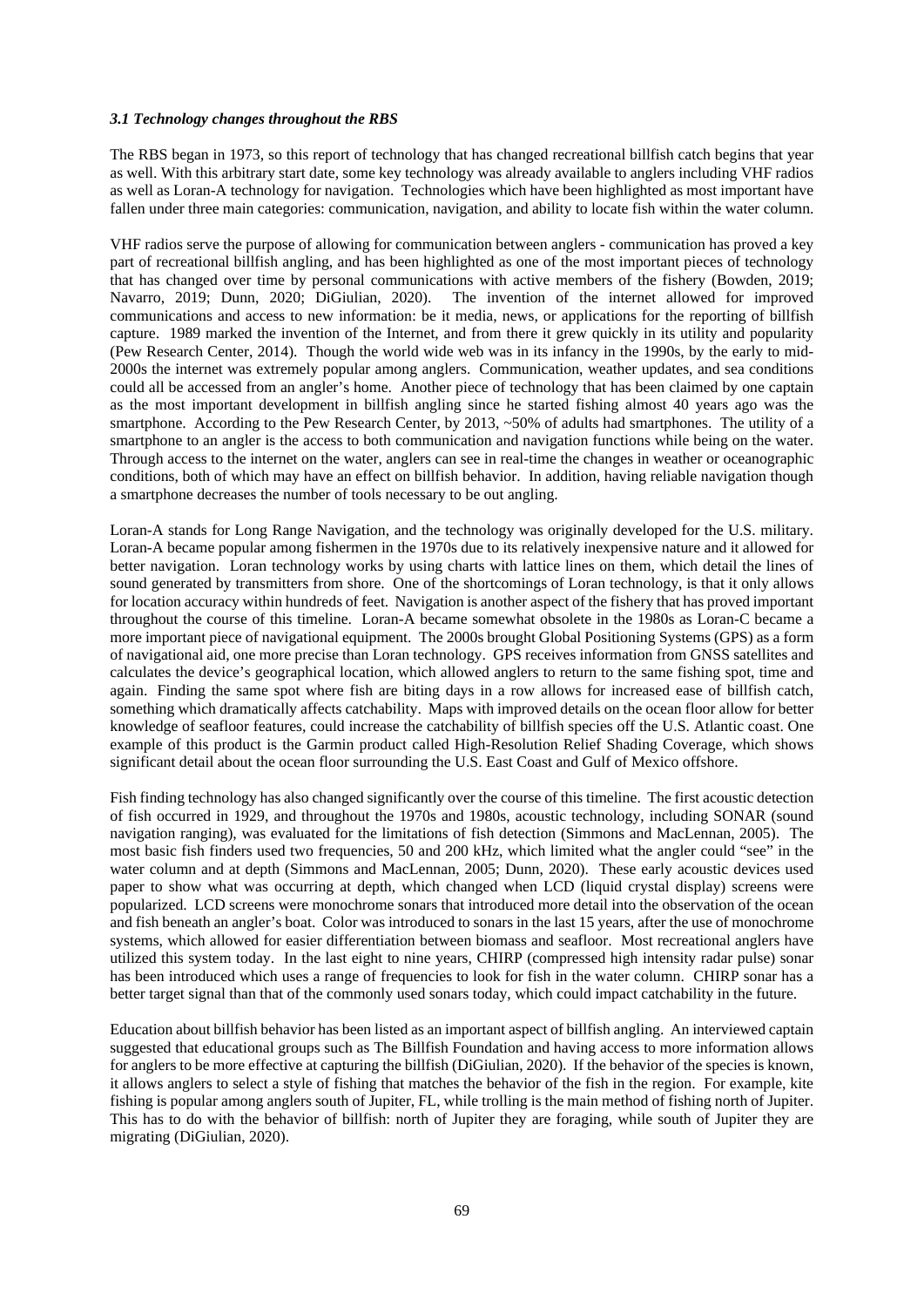A final piece of technology that has made a difference to anglers is the wider use of gyrostabilizers such as Seakeepers (Bowden, 2019; DiGiulian, 2020). Gyrostabilizers are attachments to boats that respond to sea conditions and have the overall effect of steadying the boat. This piece of technology has been taken off due to the lower price and reliability of the technology to the recreational fishery in the last five years and allows for increased time at sea, as well as accessibility for anglers who may otherwise experience sea sickness. Both of these attributes contribute to catchability, and as an emerging piece of technology should be monitored for the overall effect on catchability within the fishery.

## *3.2 Gear changes throughout the RBS*

Many pieces of mechanical gear are used for the recreational capture of billfish, however the trends within rods, reels, hooks, line, and leaders have made a difference to anglers within the fishery. In addition, fish aggregating devices (FADs) have changed some recreational grounds for angling for billfish.

Reels have changed since the 1980s, a fact which has benefitted anglers. In general, reels are made tougher, have less material breakdown, and require less maintenance. The main purpose of the reel is to spool the line on which the billfish is caught. It is a line management tool which allows the angler to release the line or bring the line back in. There are multiple types of reels depending on the style of fishing and target species. The strength and smoothness of the drags, the angler adjusted tension that keeps line on the reel and allows for better retrieval of the line, has allowed for less gear breakage when reeling in a billfish, which have contributed to higher catch rates and thus increased catchability. Additionally, the retrieval rate has increased from 2:1 to 7:1, which allows more time for having hooks in the water, increasing the angler's ability to capture billfish (DiGiulian, 2020). Fishing rods have largely remained in the same shape throughout the RBS, however more advanced materials have been introduced into their construction, these new materials causing rods to be lighter.

Across multiple gears associated with recreational angling, there has been a documented trend of increased strength alongside more effective tools. According to one captain interviewed, line of the same strength test has gotten much stronger over the years (DiGiulian, 2020). In addition to being more uniform in strength, line has begun to weigh less. Nylon monofilament line is the most common type used, however there are other popular variants of fishing line, including Chlorofluorocarbon monofilament, Dacron multifilament, and braided multifilament. Swivels are used to prevent line twist which weakens the line when it happens repeatedly. Since the 1970s the same strength of swivel is much smaller and lighter than those historically used. This allows for that hardware to be less obvious to the target species as well as for other species to be attracted to it during a battle. Leaders are frequently paired with swivels. Leaders are a designated length of high-quality fishing line or wire which aid in avoiding line breaks. Leader materials exhibit a similar trend to swivels – an increase in strength and a decrease in weight throughout the timeline. In the case of leaders, the decrease in weight is due in large part to a shift in material choice from wire leaders to lighter and less visible nylon monofilament leaders. Lures have followed a similar trend with developments in material and design since the 1970s leading to more lifelike artificial lures.

An important gear shift occurred in the billfish fishery beginning in the late 1990s: the circle hook. Circle hooks are an alternative to the historically popular J hook. The shift from J to circle hooks has been encouraged in both the recreational billfish fishery as well as commercial longlining where billfish are common bycatch species (Graves *et al.,* 2012). Circle hooks exhibit similar catch rates as J hooks and have been well-documented to reduce post-release mortality in captured billfish (Cooke and Suski, 2004; Serafy *et al.,* 2009; Graves *et al.,* 2012). In addition to reducing post-release mortality, circle hooks have reduced the event known as deep hooking, which also contributes positively to overall billfish survival (Serafy *et al.,* 2009). The use of circle hooks in U.S. commercial fisheries has resulted in decreased rates of billfish bycatch as well as a higher number of living billfish at haulback (Graves *et al.,* 2012). This gear shift matters to the change in catchability of billfish because the lowered mortality due to capture means that there are more fish available for capture by recreational anglers. One angler noted that in addition to better survival, circle hooks allow for better specificity of target billfish (DiGiulian, 2020).

Another important piece of gear that has changed the accessibility of billfish are FADs. The two main types of FADs are anchored and drifting. Various studies have estimated that tens of thousands of these FADs are being or have previously been deployed in the world's oceans every year (Itano, 2017). Multiple species of billfish have been documented to show associative behavior with FADs including marlin and sailfish (Taquet *et al.,* 2007; Hare *et al.,* 2015). The reasons hypothesized for why fish are attracted to FADs include shelter from predators, food supply, locating schooling companions, as well as substrate for species undergoing a life cycle shift (Deudero *et al.,* 1999). The use of FADs allows fishermen to visit and have a higher probability of billfish capture, which directly has impacts on catchability calculation. The fact that there were very few, if any, purpose built FADs in open ocean habitats, prior to 2000 demonstrates the vastly disparate habitat availabilities in the years covered by the RBS.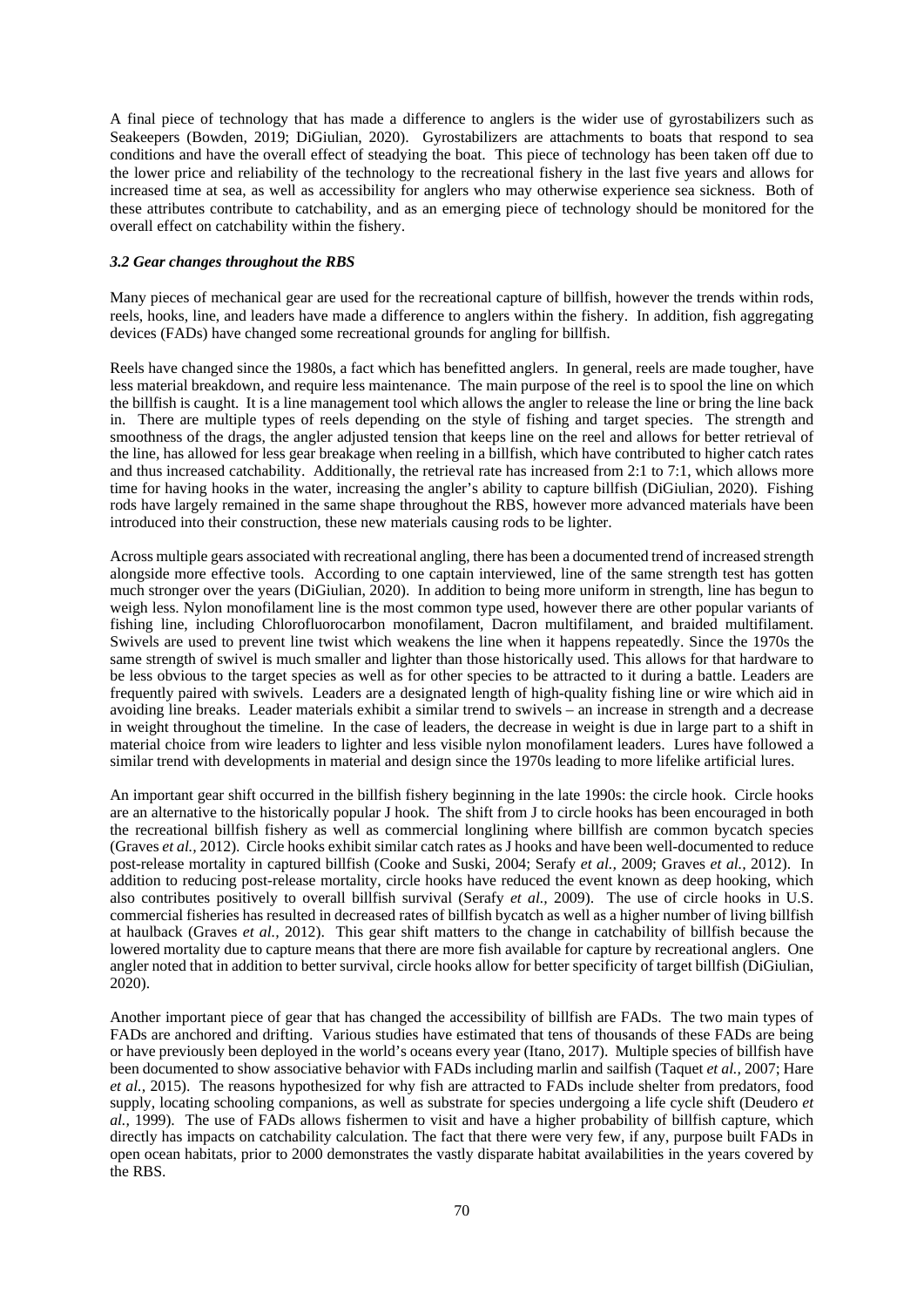According to Samuels (2020), the size of fishing boats has increased over time. His work with monohulled center console diesel powered fishing boats illustrated a change in the length of boat in the recreational fishery in the last twenty years. In 2000 his experience was the average size of billfish boat was between 50 and 52 feet, which has increased to between 72 and 80 feet today. The difference in size affects the horsepower necessary to achieve desirable speeds, however, he noted that the speed at which anglers are fishing today is the same as it was in 2000. Although the speed at which fishing occurs has remained the same over the timeline, the ability to reach farther locations in more adverse conditions has improved with higher horsepower engines and larger average size of boats.

## **4. Discussion**

Based on the preliminary findings of this study, the authors conclude that there is sufficient evidence that the catchability of the recreational billfish fleets has increased. The changes in catchability demonstrated by this study show that CPUE estimates calculated using the assumption of a constant catchability provides biased estimates of stock size, suggesting an increase in fish abundance which may actually be caused by this changing catchability value. If CPUE estimates are used which have a changing value of catchability without accounting for that timevarying catchability, this increase in CPUE may suggest increasing stock sizes instead of the true cause of the change in CPUE, which is the change in catchability over time. Overestimation of stock size could lead to management implications including raising catch values on an already overfished population because of the belief that stock size is increasing, rather than catchability.

It has been documented that changes in fishing practices and technology can lead to changed trends in catchability over time (Hilborn and Walters 1992). Other studies have also shown that use of sonar and GPS plotters have improved catchability over time in other fish stocks (Robins *et al.,* 1998; Thurstan *et al.,* 2018) Though this paper focuses on the U.S. RBS, there are other recreational billfish fisheries in the Atlantic, which have likely also seen changes in catchability due to the use of the technology and gears mentioned in this paper. Use of this timeline will allow for quantification of the change in catchability for CPUE models calculated for the recreational billfish fishery in the Atlantic Ocean using general linear models (GLMs), etc. The authors estimate that the gears listed in the above report provide an effective first step for the estimation of parameter values for the models used in billfish management, and will allow for a better understanding of how the recreational fleet is contributing to global catch of these species. It is quite possible that the changes in effort that have taken place over the history of the RBS would cause the CPUE to be biased upward over that time period.

Though this study does not include legislation that has affected billfish management and recovery, it does provide the most significant gear and technology selected by both the fisheries scientists who provide information and recommendations to entities who manage the fishery as well as those selected by anglers. The 1988 Atlantic Billfish Fishery Management Plan marks a key piece of legislation which prohibited commercial fisheries from keeping or selling billfish, as well as the catch and release practice observed in recreational tournaments. Though this law mainly affects the commercial sector, the commercial sector including both U.S. and international commercial fishing fleets, is responsible for the capture of the vast majority of billfish in the Atlantic Ocean.

All of the variables discussed here and more are additive to and with each other. For instance, a bigger boat is more comfortable so the anglers and crew are less fatigued before, during, and after the daily fishing efforts. Add to that better fishing reels and rods that are lighter and stronger and there is additional reduction of fatigue. Add to that that there is electronic assistance with radar, navigation (GPS), Sonar, and Internet based oceanographic feature definition so there is even more relief (mental) for the fishing constituents. All of this adds up to a less burdened fishing team in comparison to what the teams went through at the beginning of the RBS. This can improve their performance and increase their productivity during the tournament hours in a day of fishing and throughout the duration of the event.

Each change in either gear or technology provide strong evidence to support that there has been time-varying catchability for billfish in the recreational billfish fishery. Modeling CPUE of recreational catch including the changes in catchability for marlin over the RBS will improve understanding of billfish stock behavior over multiple decades and aid in providing more accurate estimates of population size. Time varying catchability additionally helps prevent hypterstability in stock assessment models (Wilberg *et al.,* 2010). Hyperstability occurs when catchability is assumed to be constant over a given time period and can cause estimates of CPUE to increase while the population remains the same (Wilberg *et al.*, 2010). The use of time varying catchability recommended by the authors will aid in revealing more accurate population estimates.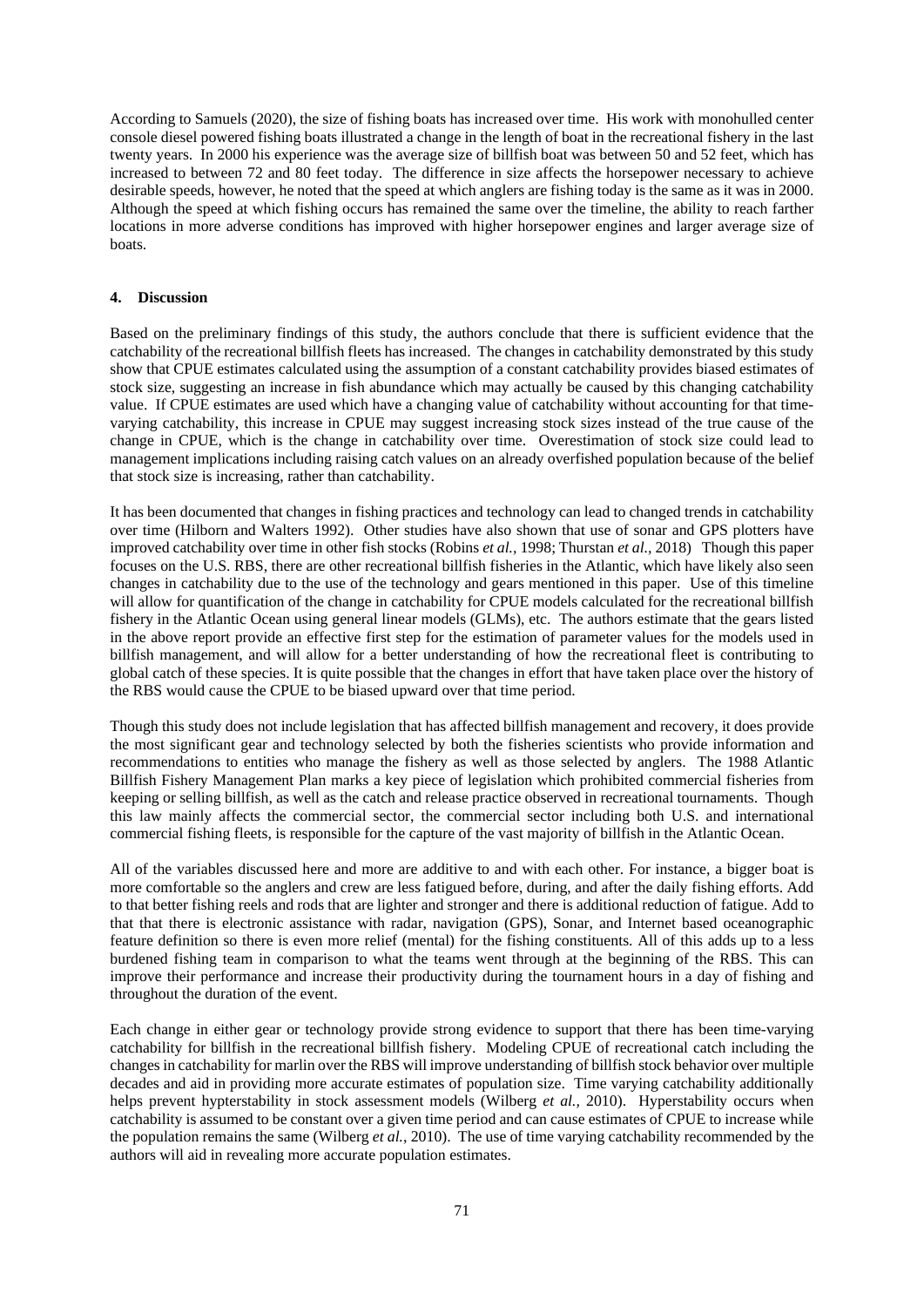Pairing the results of this initial exploration of the changes in gear and technology with the typical assessment of CPUE in recreational fisheries using tournament data will allow for a more thorough understanding of how the populations have changed over the course of the RBS. This report has the potential to unlock the key pieces of technology and gear which have affected catchability since the 1970s and will likely affect catchability in the future. In addition to the integration of the GLMs expected to be generated from this report, angler apps could provide additional sources of CPUE and catchability data moving forward, as proposed by Venturelli *et al.* (2017). With organizations such as The Billfish Foundation that have good working relationships with anglers, the promotion of applications on phones could be a way for fisheries managers and scientists to connect with anglers and have improved data accessibility for the purpose of stock assessments and conservation of billfish species.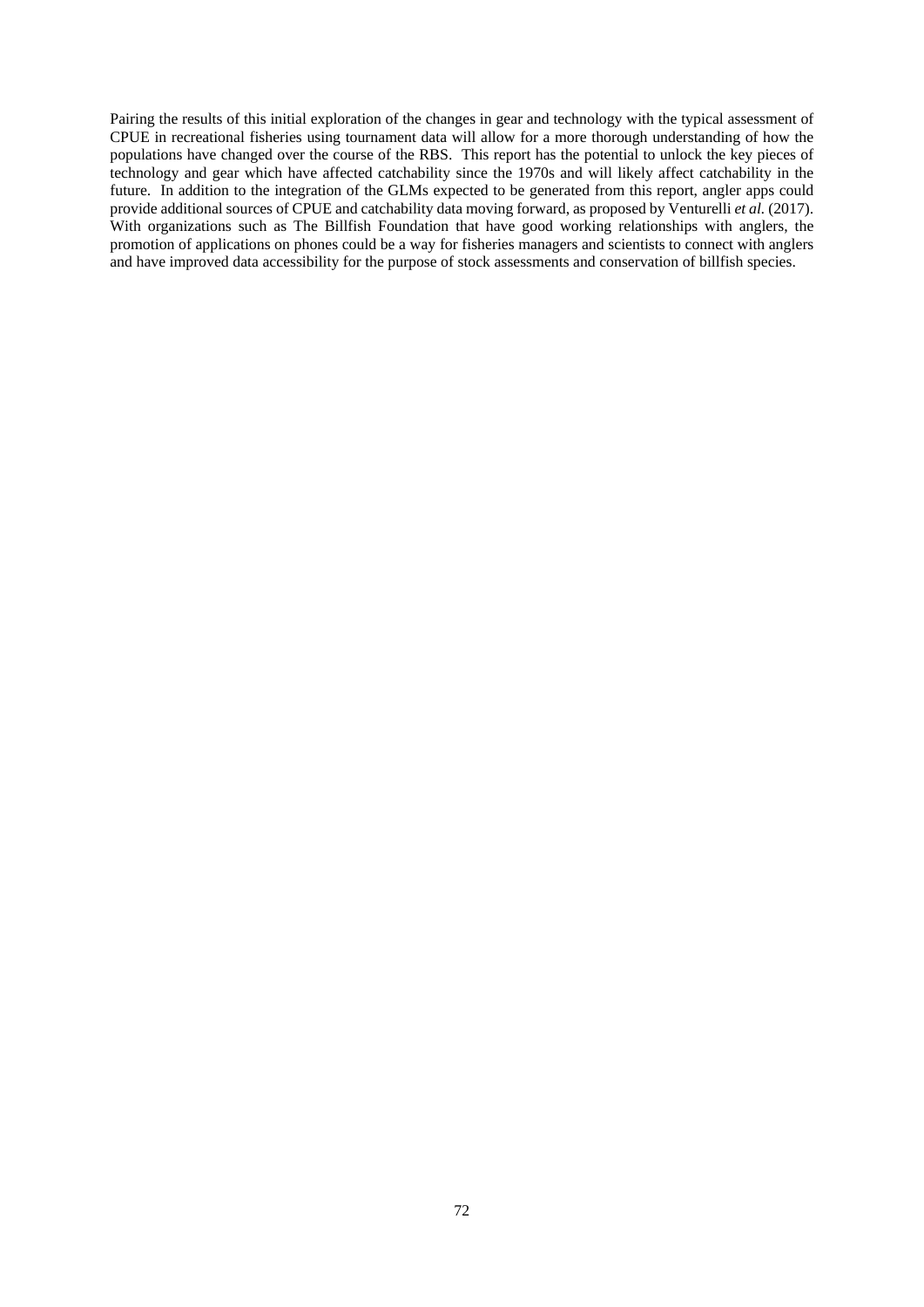#### **References**

- Anonymous. 2019 White Marlin Data Preparatory Meeting, Mardird, Spain, 12-15 March 2019. Document SCRS/2018/000 (in press): 32 pp.
- Bowden, C. 2019, December, 3. Phone interview.
- Browder, J. and E. Prince. 1988. Explorations of the use of tournament and dock catch and effort data to obtain indices of annual relative abundance for blue and white marlin, 1972 through 1986. Col. Vol. Sci. Pap. ICCAT 28: 287-299.
- Cooke, S. and C. Suski. 2004. Case studies and reviews: Are circle hooks an effective tool for conserving marine and freshwater recreational catch-and-release fisheries? Aquatic Conservation: Marine and Freshwater Ecosystems 14: 299-326.
- Deudero, S., Merella, P., Morales-Nin, B., Massuti, E., and F. Alemany. 1999. Fish communities associated with FADs. Scientia Marina 63(3-4): 199-207.
- Diaz, G., Ortiz, M., and E. Prince. 2007. Updated white marlin (*Tetrapturus albidus*) and blue marlin (*Makaira nigricans*) catch rates from the U.S. recreational tournament fishery in the northwest Atlantic, U.S. Gulf of Mexico, Bahamas and U.S. Caribbean 1973-2005. Col. Vol. Sci. Pap. ICCAT, 60(5): 1678-1695.
- DiGiulian, A. 2020, January, 22. Personal interview.
- Dunn, D. 2020, January, 15. Phone interview.
- Eigaard, O., Marchal, P., Gislason, H., and A. Rijnsdorp. 2014. Technological development and fisheries management. Reviews in Fisheries Science & Aqauculture 22(2): 156-174.
- Forrestal, F. 2019, October, 31. Personal interview.
- Goodyear, C., Die, D., Kerstetter, D., Olson, D., Prince, E., and G. Scott. 2003. Habitat standardization of CPUE indices: Research needs. Col. Vol. Sci. Pap. ICCAT 55(2): 613-623.
- Goodyear, C. and E. Prince. 2003. U.S. recreational harvest of white marlin. Col. Vol. Sci. Pap. ICCAT, 55(2): 624-632.
- Graves, J., Horodysky, A., and D. Kerstetter. 2012. Incorporating circle hooks into Atlantic pelagic fisheries: Case studies from the commercial tuna/swordfish longline and recreational billfish fisheries. Bulletin of Marine Science 88(3): 411-422.
- Hare, S., Harley, S., and W. Hampton. 2015. Verifying FAD-association in purse seine catches on the basis of catch sampling. Fisheries Research 172: 361-372.
- Hilborn, R. and C. Walters. 1992. Quantitative fisheries stock assessment: Choice, dynamics, and uncertainty. New York: Chapman and Hall.
- ICCAT. 2018. Report of the 2018 ICCAT blue marlin stock assessment meeting. June 18-22, 2018. Miami, Florida.
- ICCAT. 2019. Report of the 2019 white marlin stock assessment meeting. June 10-14, 2019. Miami, Florida.
- Itano, D. 2017. FAD Design. In Proceedings of the Global FAD Science Symposium. March 20-23, 2017. Santa Monica, California.
- Lent, R. 1998. Atlantic Highly Migratory Species: Recreational Fisheries. In Proceedings of the 1998 Pacific Islands Gamefish Tournament Symposium. 225-241.
- McCluskey, S. and R. Lewison. 2008. Quantifying fishing effort: a synthesis of current methods and their applications. Fish and Fisheries 9: 188-200.